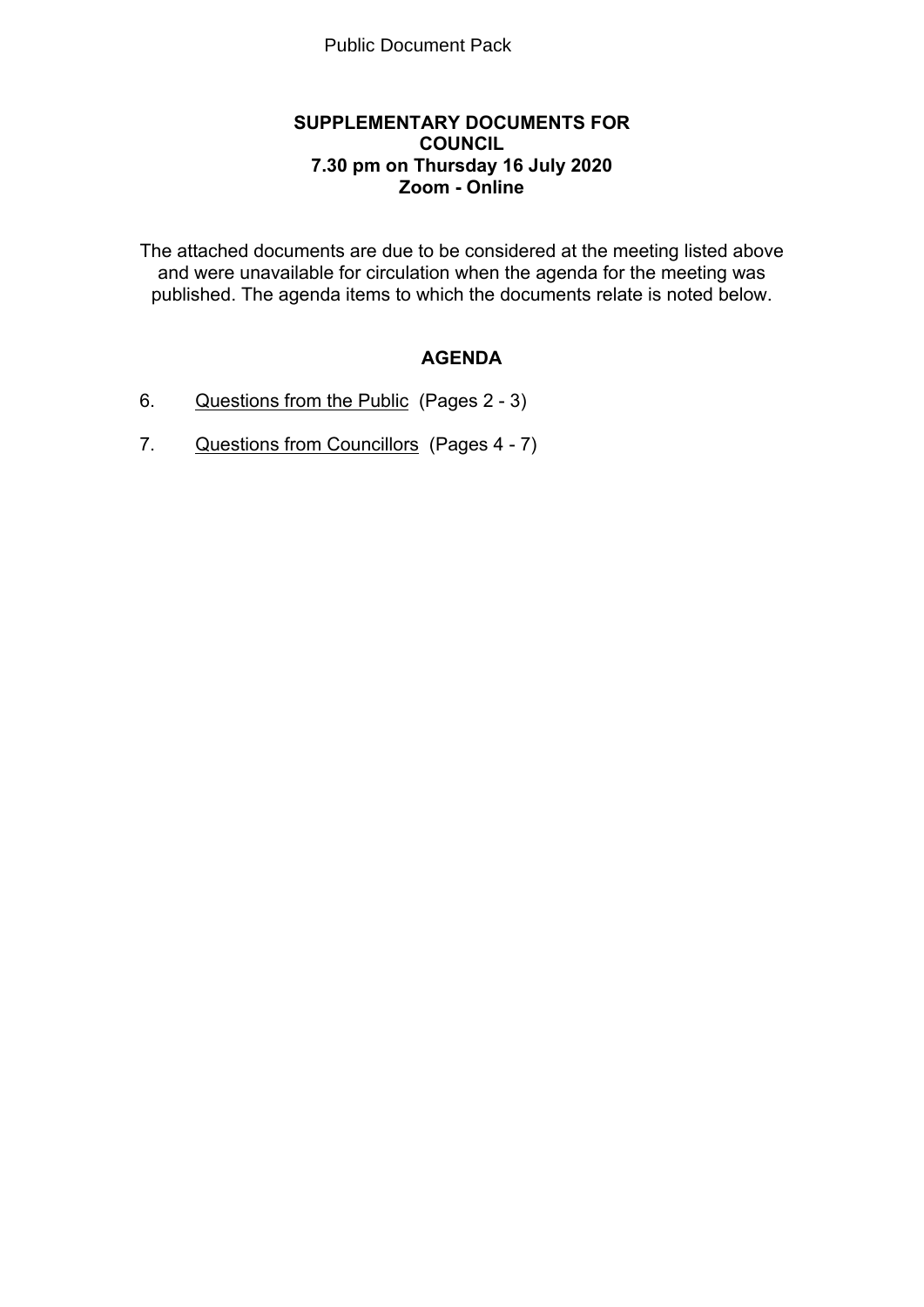# **Full Council – 16 July 2020 Questions from the Public**

# **1 Kiki Banjoko to Councillor Chris Vince (Portfolio Holder for Community and Wellbeing):**

During the Covid-19 pandemic the national media have reported an increase in Xenophobia in the Asian Community. Also we are aware of recent events in America and the overwhelming support for the Black Lives Matter campaign. How does the Council plan to continue to educate people about hate crime/racism within the community? At a local level are there any plans to address these issues and/or support national campaigns?

## **Reply from Councillor Chris Vince (Portfolio Holder for Community and Wellbeing):**

Thank you for your question and I am pleased that you have the opportunity to put it forward at this council meeting in front of all of us. I would also like to thank Harlow Youth Council for work they have done during this terrible period of lock down both on mental health and the BLM campaign.

As you will know, October is Black History Month and the Council are keen to support the black community in Harlow by holding an event which will celebrate the rich diversity that our town has to offer. Having met with organisers this week I am keen to involve youth councillors in this event.

On the wider issue of xenophobia, sadly we know that this sort of discrimination exists in the world and we would be naive to think it only exists in the US. In the UK we have seen vile comments directed towards the Asian community, and in particularly the Chinese community, with regards to Covid-19. As the new Portfolio Holder for Community and Wellbeing I want to speak to as many members of our community as possible. Having already met, alongside Councillor Mason, with Rabbi Irit, I am also hoping to organise meetings with the Chinese community and other faith and cultural groups over the coming months, albeit virtually.

Hate Crime continues to be a priority for the Safer Harlow Partnership and the Council leads on a multi-agency working group to raise awareness of the impact of Hate Crime on both individuals and the wider community. I am pleased to hear that there are plans for the Youth Council to be represented at the Hate Crime subgroup to ensure that young people's views on the topic can be heard and taken into consideration.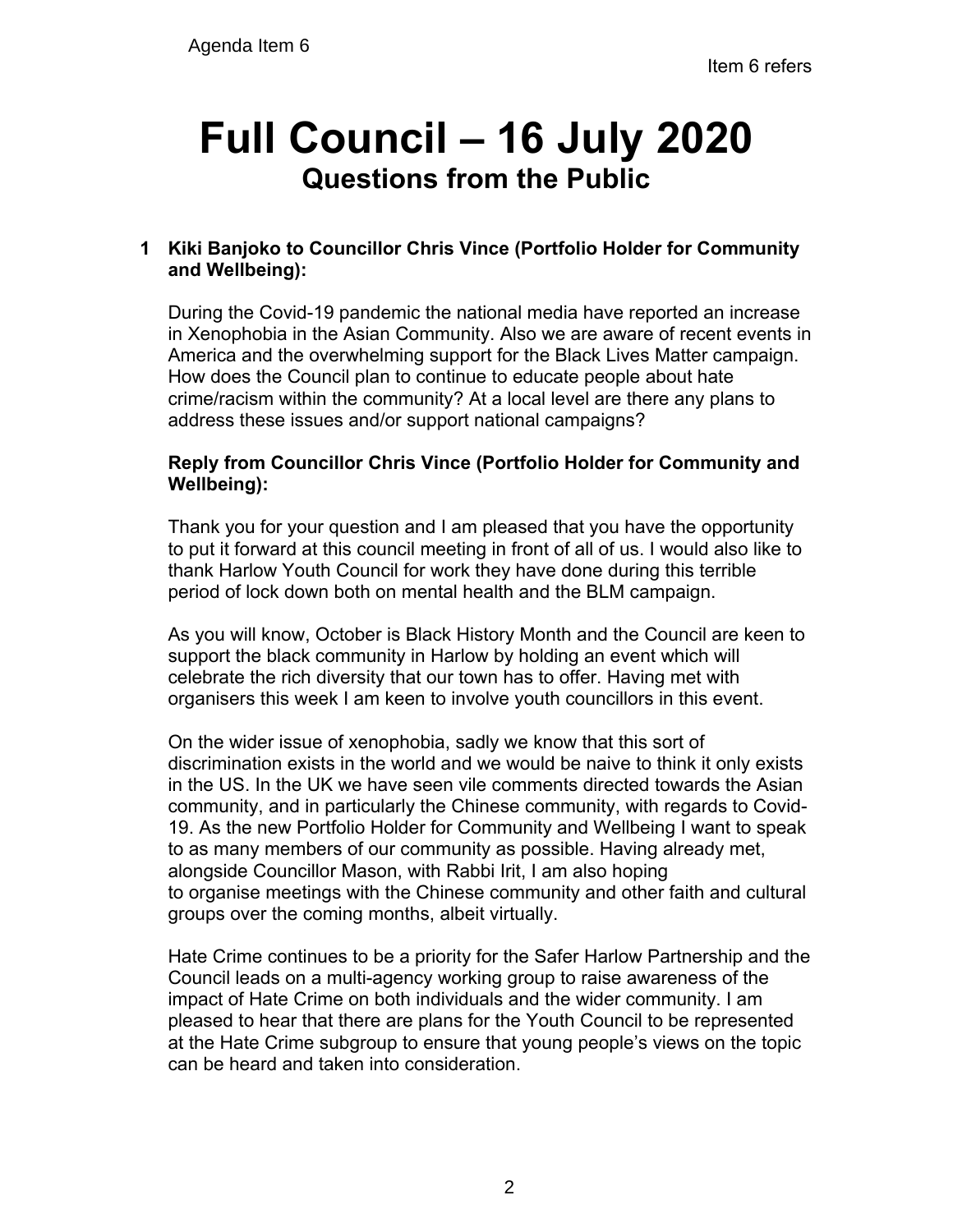#### **2 Leslie Appiah to Councillor Chris Vince (Portfolio Holder for Community and Wellbeing):**

On a local level how do you plan to support young people to catch up with the education they have missed during lockdown. Lots of young people are concerned that they will not be returning to school until September and feel they will be under lots of pressure to catch up ready for exams.

## **Reply from Councillor Chris Vince (Portfolio Holder for Community and Wellbeing):**

As a teacher myself I recognise the stress and anxiety caused by this terrible period, for young people, many of whom will have suffered a bereavement, the loss of a family member or of friends. I am pleased that Harlow Council are looking in to a program of activities for young people over the summer period but must emphasise that this should not just be a catch up of academic skills but instead an opportunity for young people to take part in art and cultural activities in a safe and inclusive environment.

We feel confident that schools will have robust plans in place to assist students to catch up on missed learning opportunities. If children and young people have concerns about their studies they should speak to their parents and/or school staff at the earliest opportunity. The Council is working with partners though the Early Help and Start Well subgroup of the Health and Wellbeing Board to identify opportunities for new initiatives that will support children and young people's emotional wellbeing as they return to school. We are also leading on an initiative to help provide devices and connectivity to assist students to access learning opportunities at home.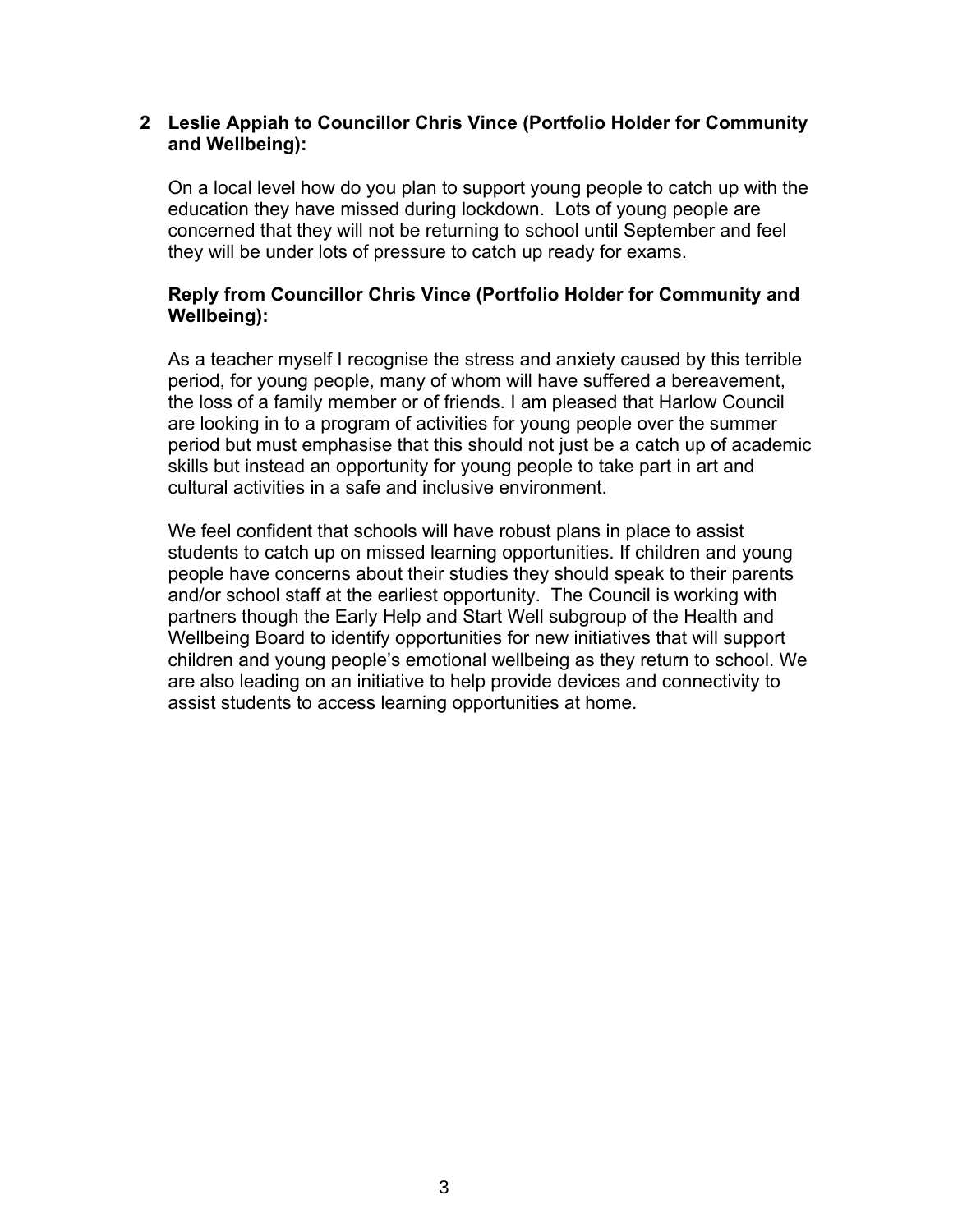# **Full Council – 16 July 2020 Questions from Councillors**

# **1 Councillor Mike Garnett to Councillor Mike Danvers (Portfolio Holder for Resources):**

Members and social networks are inundated with complaints about the method and introduction of car parking charges. Payment has only been possible through a mobile phone and apps. Will you now reconsider that decision and either continue with free parking or bring back the ticket machines into use with immediate effect?

# **Reply from Councillor Mike Danvers (Portfolio Holder for Resources):**

Charges in Harlow Council-owned car parks in the town centre, town park, River Way and neighbourhood shopping centres were reintroduced last week. The free hour's parking remained in place in all neighbourhood car parks. Having carried out risk assessments based on government guidance immediately prior to the recommencement of the charging and local Covid-19 case numbers the Council made the decision to limit payment options to the MiPermit App and payment telephone line only.

The Council always put health and safety first and the choice only to have cashless payments was aimed at minimising any risk of transmission of COVID 19 through touching the machines and tickets, and handling coins

As part of the Council's Covid-19 response and recovery activities it reviews its services regularly and reassesses the risk to service users in light of changes to government guidance and local transmission numbers. The British Parking and Local Government Associations issued new guidance within the past week after the Council's decision to reintroduced car park charges had been taken. This guidance has now been reviewed and assessed.

In light of the new guidance and in response to comments and feedback from the public and car park users the Council has amended payment methods in its pay and display car parks to accept cash payments with the new options for contactless methods introduced last week also continuing to be available to car park users.

For car park users choosing to make cash payments or use the free parking periods without using the app/payment line the machines are operating as normal and users should follow the instructions on the machines and car park signage and ensure that a valid ticket is displayed in their vehicle. Car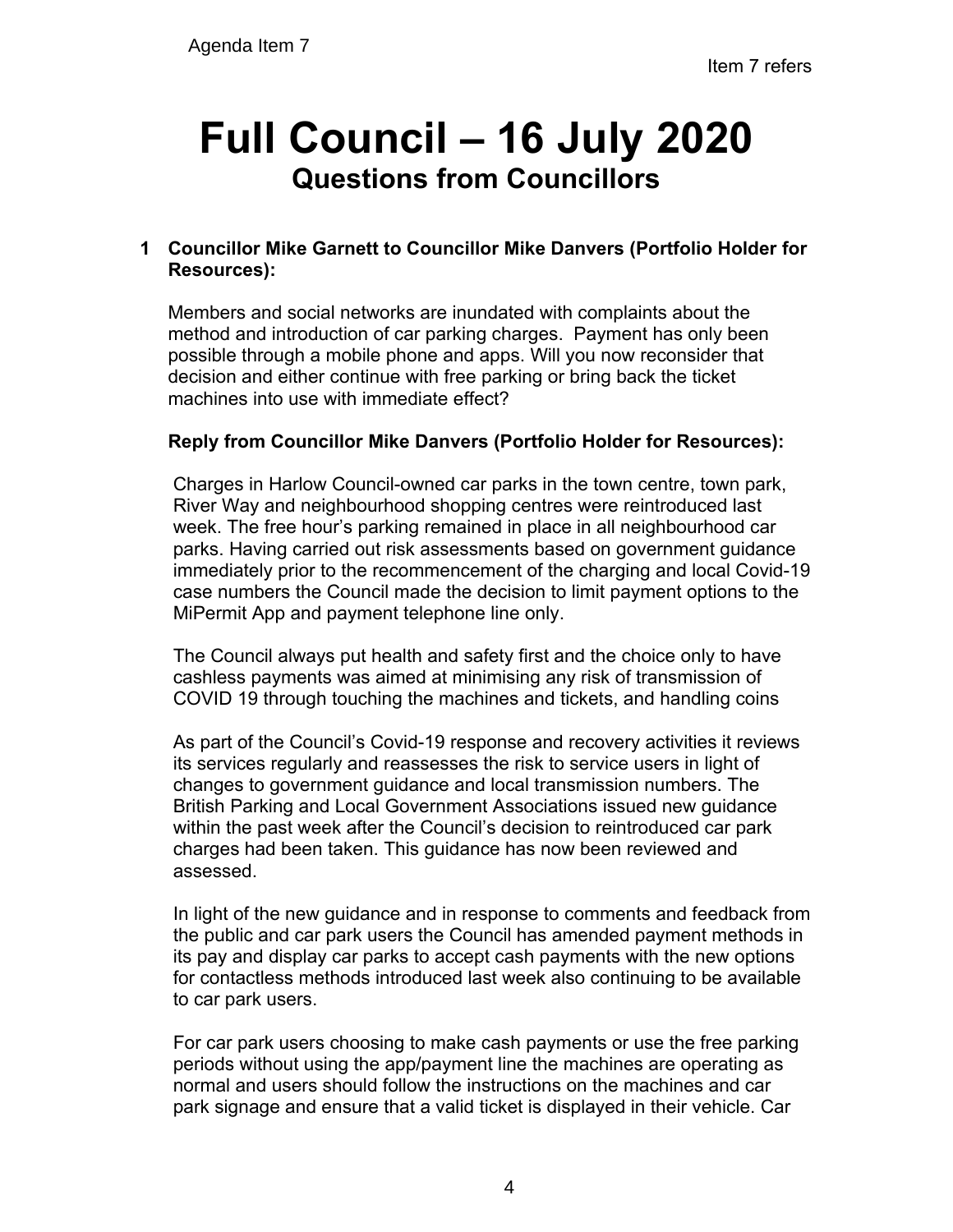park users choosing to make cash payments are advised to wash their hands or use sanitizer very frequently.

The ability to use the MiPermit app and payment line remains, and residents who would prefer a contactless method of paying for their parking are encouraged to continue to use these. Where the app and payment line are used there is no need to display a paper ticket in your vehicle.

#### **2 Councillor Mike Garnett to Councillor Mike Danvers (Portfolio Holder for Resources):**

What consultation, if any, was undertaken prior to the introduction of cash free parking?

### **Reply from Councillor Mike Danvers (Portfolio Holder for Resources):**

There was no consultation undertaken prior to the reintroduction of car park charging as the charges were covered by the existing Traffic Regulation Order and the payment method was based on guidance to limit the spread of Covid-19.

## **3 Councillor Simon Carter to Councillor Mike Danvers (Portfolio Holder for Resources):**

The Council has made monthly returns to the Ministry of Communities, Housing and Local Government on its financial position. In a spirit of openness and cross-party working for dealing with the Coronavirus epidemic, will you share these with the Opposition tonight?

### **Reply from Councillor Mike Danvers (Portfolio Holder for Resources):**

I can confirm that Councillor Carter is correct that monthly returns have been made to the Government and indeed a further data template is due to be released on 24 July with a return date of 31 July.

The situation is constantly changing as you will appreciate and will continue to be so for some time to come with ongoing government announcements, new guidance and changing local circumstances. Further central Government support is anticipated based upon announcements made on 2 July but to date no further information is available at a local level.

An update has been provided to Cabinet only last week and further updates are planned for future cabinet meetings as part of the normal financial reporting process. The Cabinet also agreed a process for the ongoing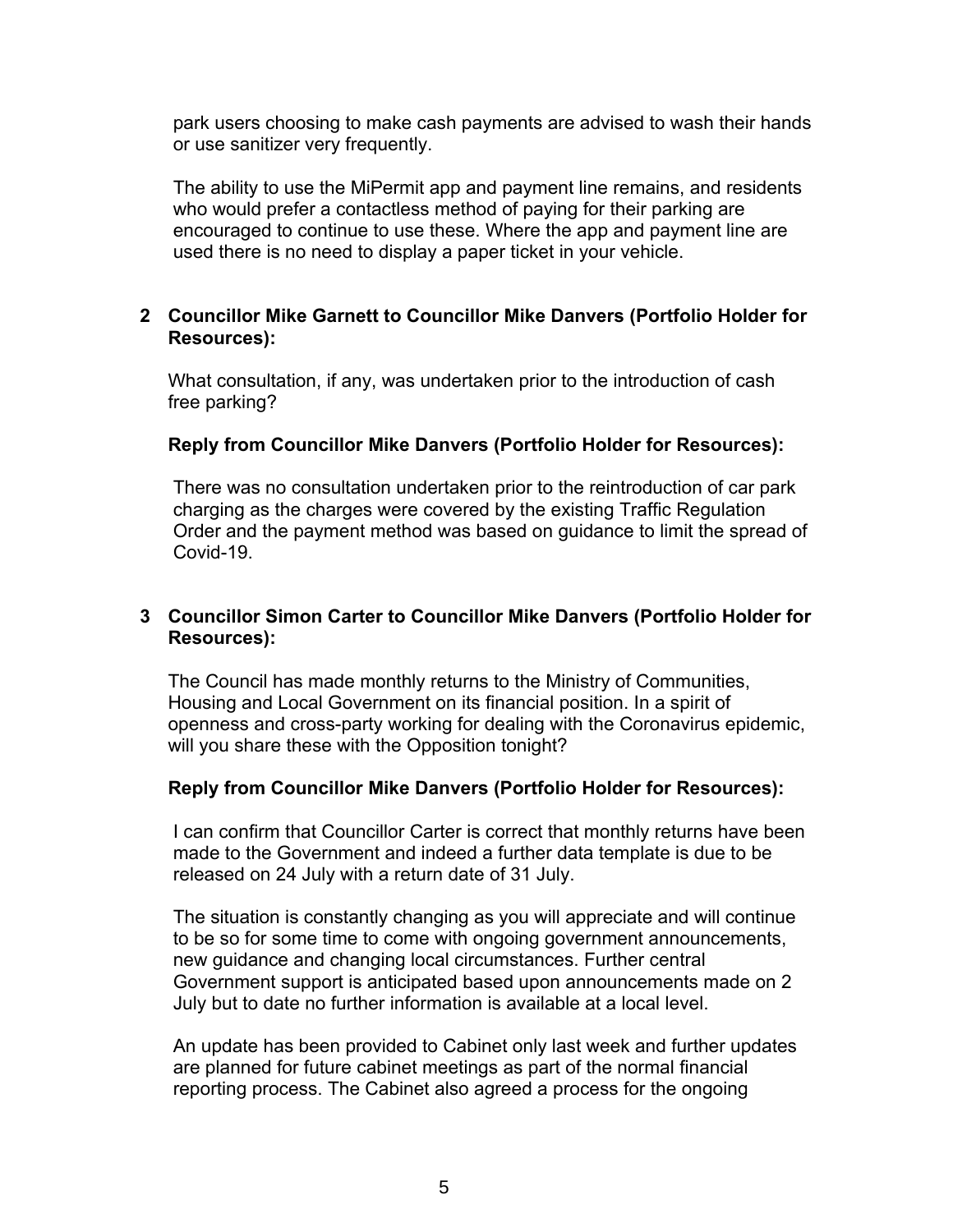management of the Covid Crisis and the Council's recovery planning at its meeting on 9 July and any financial details specifically related to the Covid crisis will be dealt with through those governance arrangements in the first instance.

## **4 Councillor Simon Carter to Councillor Mark Ingall (Leader of the Council):**

At Cabinet last week we all expressed our thanks to our staff for the way they have been dealing with the Coronavirus pandemic, in particular those working from home. With nearly four months of working from home, what support has been provided to them with regard to their wellbeing?

## **Reply from Councillor Mark Ingall (Leader of the Council):**

The health and wellbeing of our staff is important to the Council, never more so than through these unprecedented times. All of our staff whether working from home or coming into the workplace have been working in a national crisis, balancing work life with home life with all the challenges the pandemic backdrop has brought and we continue to recognise the brilliant response from staff and thank them for their continued efforts.

Over the pandemic it was important to set up and maintain regular communication with staff, both at the corporate and managerial levels, supported by Human Resources. This has taken a number of forms the most notable of which have been:

- Daily (at the start) and then weekly bulletins from the Chief Executive direct to staff.
	- $\circ$  Imparting information and ensuring staff are up to date with latest developments
	- o Providing and communicating with staff regularly specifically on health and wellbeing signposting staff to websites, support lines, videos, and apps with some great tips to help them to look after their emotional health.
	- o Supporting staff on the move (where operationally possible) to home working, coupled with continued ready access for advice and support from the ICT team.
- Briefings for managers and employees on a variety of issues such as annual leave, ensuring this is still booked and that breaks are built into